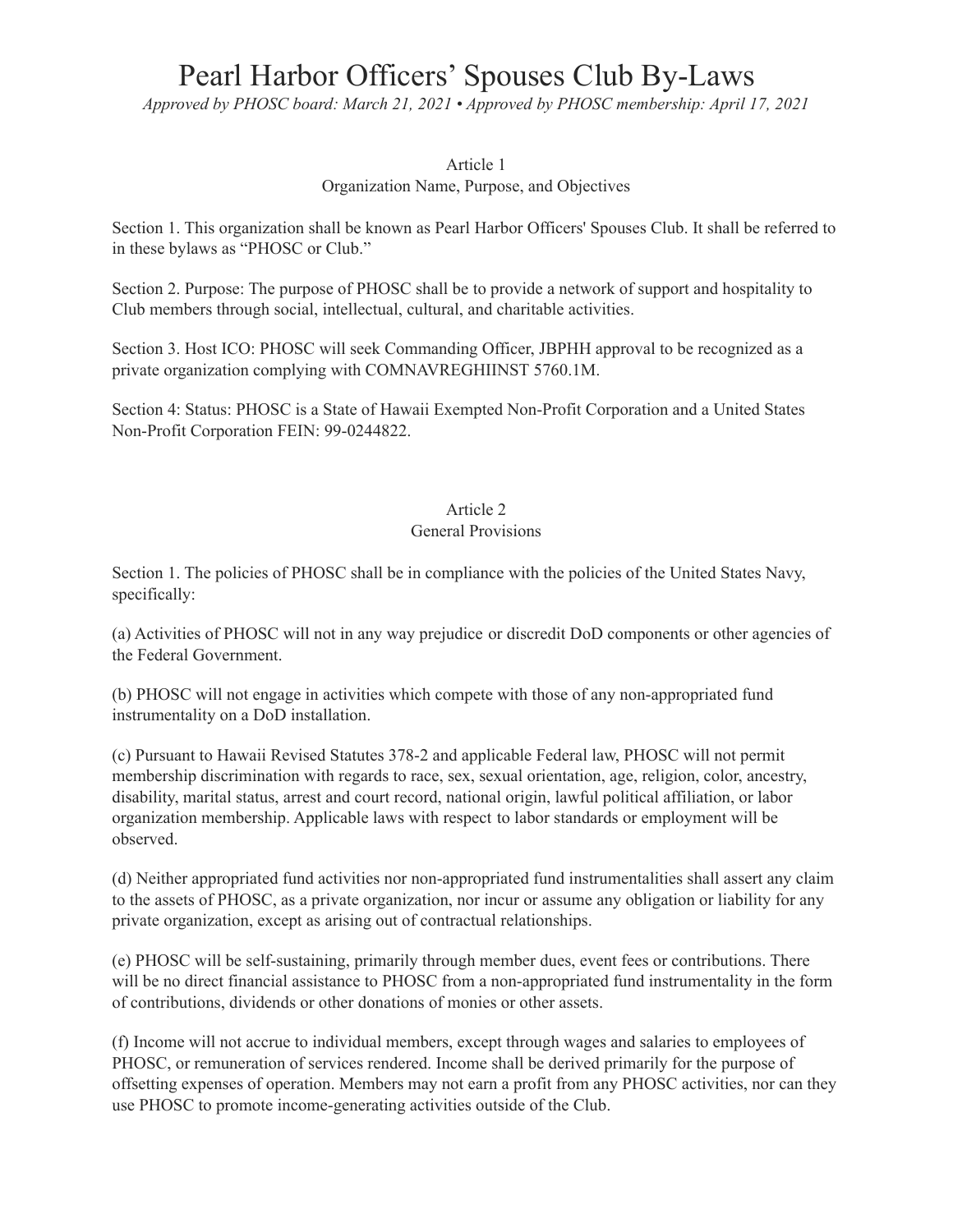## Article 3

## Officers and Management Responsibilities

Section 1. PHOSC is directly supervised and managed by the elected Board. Incumbent Board members are listed in enclosure (1). The Board will consist of the officers of PHOSC and the Advisor.

Section 2. Officers: The officers of PHOSC shall be President, Vice President, Treasurer, Secretary, Events Coordinator, Membership Chair, Parliamentarian, Social Media Chair, Communications Chair, and Hospitality/Outreach Coordinator.

Section 3. Eligibility/Election of the Board: The Board will work together, under the direction of the Parliamentarian, to fill a slate of officers for the following year and will use the procedure outlined below:

(a) Notify Club members that nominations are being accepted for vacancies for the upcoming Club year of any elected officer positions during the month of April.

(b) Vet and confirm all nominees, by a Board vote, prior to announcing to the general membership.

(c) Select and present a slate of candidates for each vacant office to the general membership.

(d) Election to be held during the month of May.

(e) Turnover and installation of new officers to be completed by June 1st.

Section 4: Term of Office shall be one year.

Section 5. Duties of the Board and Officers

(a) Board: Responsible for the operation of the Club in accordance with these bylaws and all other applicable laws, rules and regulations.

- i. Conduct Club business and establish policy.
- ii. Prepare an annual budget for the Club.
- iii. Establish dues for the Club.
- iv. Approve all expenditures.
- v. Arrange and promote Club activities.
- vi. May suspend or revoke a membership resulting in forfeiture of any unused dues with just cause and majority vote.
- vii. An officer who is unable to attend two consecutive Board or general membership meetings without prior notification to the President may forfeit his/her position.
- (b) In addition to the duties listed above, each Governing Board Member will assist with the following:
	- i. Contribute to all aspects of PHOSC leadership.
	- ii. Confer regularly or as required with other members of the governing Board.
	- iii. Work with the entire Board to continuously monitor and update Club website.
	- iv. Contribute to the success of all Club events.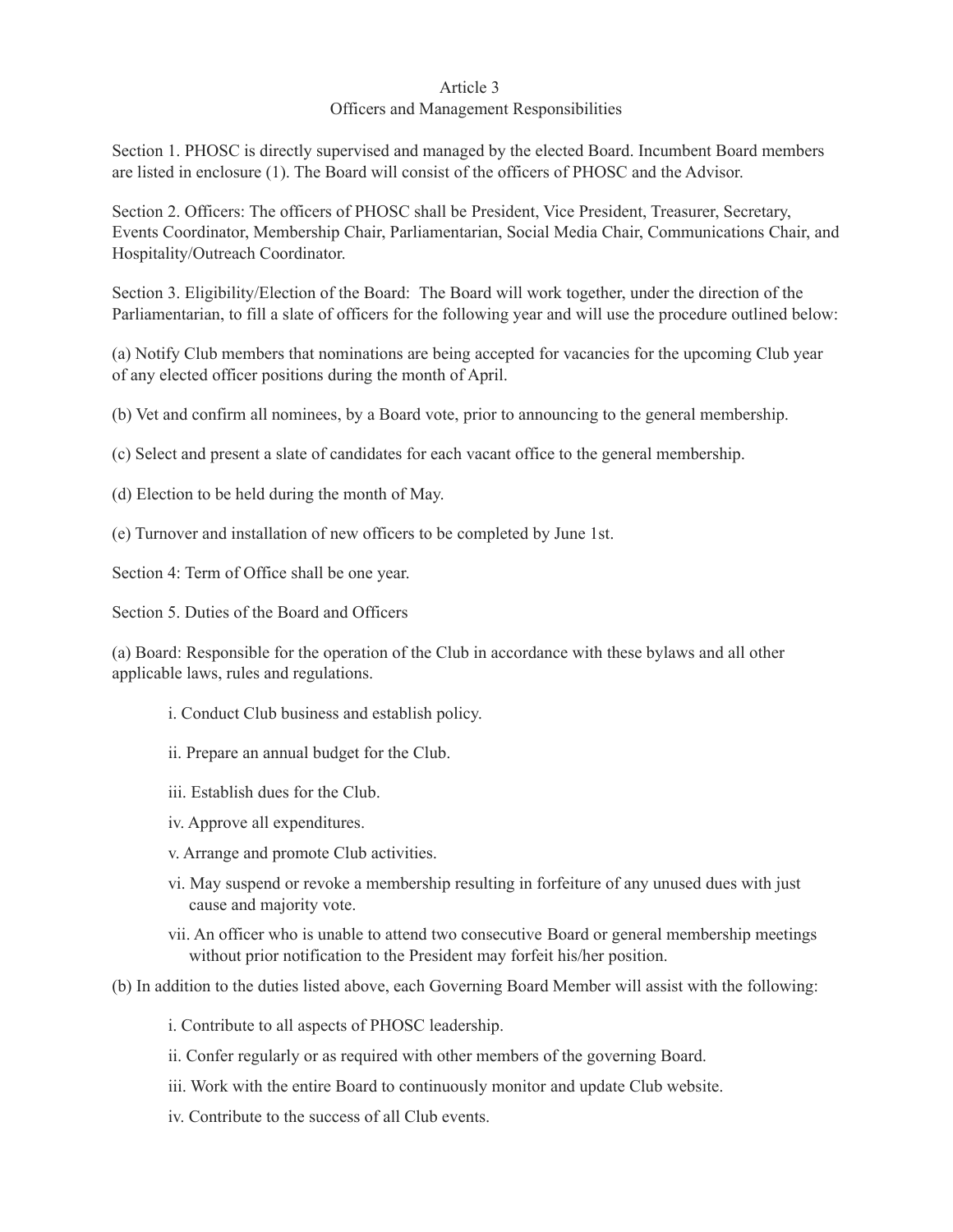- i. Preside at all Board Meetings.
- ii. Provide direction and vision for all Club activities.
- iii. Appoint all standing committee chairmen unless otherwise specified in the Bylaws.
- iv. Serve as member in ex-officio of all committees.
- v. Represent the Club in the community.
- vi. No vote position unless there is a tie pending.

#### (d) Vice President

- i. Assume the duties of the President in the President's absence.
- ii. Serve as point person for interest group leaders, to include any and all matters concerning the best interest of the member and Club where interest groups are concerned.
- iii. Oversee Events and Hospitality/Outreach activities.

## (e) Secretary

- i. Record minutes of all board meetings and maintain for at least three years.
- ii. Compile and send the meeting's minutes to Board members, following each monthly meeting.
- iii. Read for the approval of the minutes at the beginning of each board meeting.
- iv. Prepare club correspondence at the direction of the president.
- v. Prepares an agenda for each Board meeting based on items submitted, in a timely fashion, by individual Board members.

# (f) Treasurer

- i. Collect all monies due to the Club.
- ii. Pay bills/financial obligations of the Club.
- iii. Maintain the Club's bank account(s).
- iv. Keep accurate records of revenues and expenditures.
- v. Present financial report and budget update to Board at each Board meeting.
- vi. Arrange for preparation of tax return and financial audit of records at the end of term.
- vii. Ensure accuracy of member dues payments.

viii. Working with the President (and other board members if necessary), prepare an annual Club budget at the start of a new Club year for Board approval.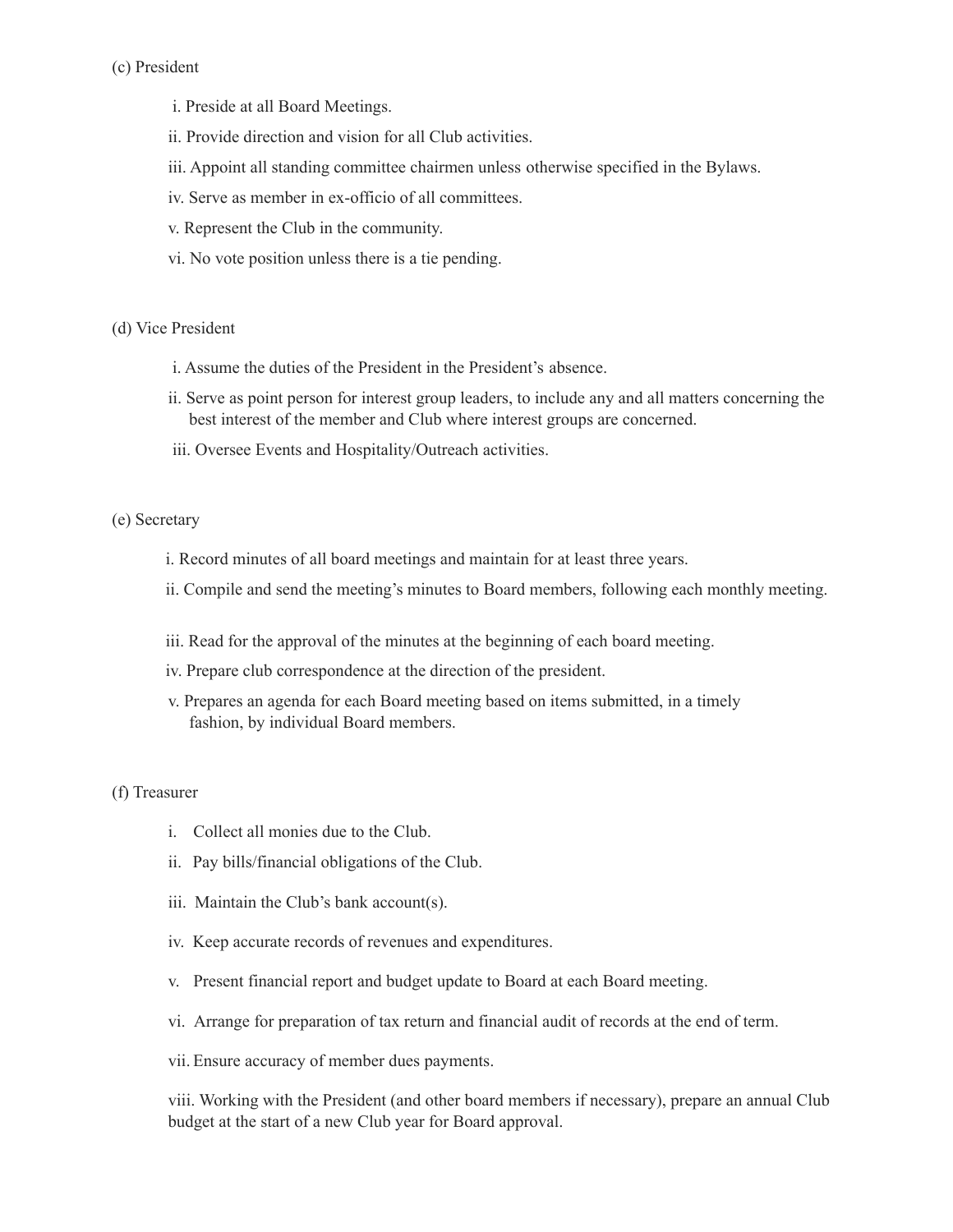ix. Upon completion of her/his term of office, the Treasurer shall prepare the annual Treasurer's Report, have the books reconciled and turn over all monies and records to her/his successor.

# (g) Membership Chair

- i. Maintain membership records, including profiles and complete contact information.
- ii. Ensure members are paid-in-full and in good standing.
- iii. Send out a welcome letter to all new members.
- iv. Alert Social Media Chair to remove lapsed members from private social media group access.
- v. Ensure Club activities are available only to members in good standing.
- vi. Gather signed Hold Harmless Agreements from each Club member and maintain throughout the year.

## (h) Events Coordinator

- i. Organize and Chair Club-wide social events staying within budget. This may include, but is not limited to, a Welcome Social, Holiday Event and End-of-Year Event.
- ii. Establish a committee, as necessary, to assist with the events.

## (i) Parliamentarian

- i. Direct Board efforts to compile a slate of new Board officers for the upcoming Club year and lead nomination and voting process for members. (Spring of each year)
- ii. Advise on points of order at General Membership and Board Meetings and by request, according to Robert's Rules of Order.
- iii. Maintain a copy of the By-Laws for the perusal of any club member.
- iv. Lead efforts to facilitate bylaws revisions, when needed.

# (j) Hospitality/Outreach

- i. Be available to lead outreach efforts to support the local community (e.g. Fisher House, Toys for Tots) according to the members' wishes.
- ii. Suggest support of charitable organizations throughout the year for member consideration.
- iii. Personally reach out to new members and coordinate smaller welcome events for new members when appropriate.
- iv. Coordinate efforts for extra support of members when needed (e.g. meal trains, etc.).
- v. Serve on the Welcome Social planning committee.
- (k) Social Media
	- i. In charge of all social media Club activities, including the Club Facebook group, the Club Facebook page, the Club Instagram page, and any social media outlets used for member communication and coordination.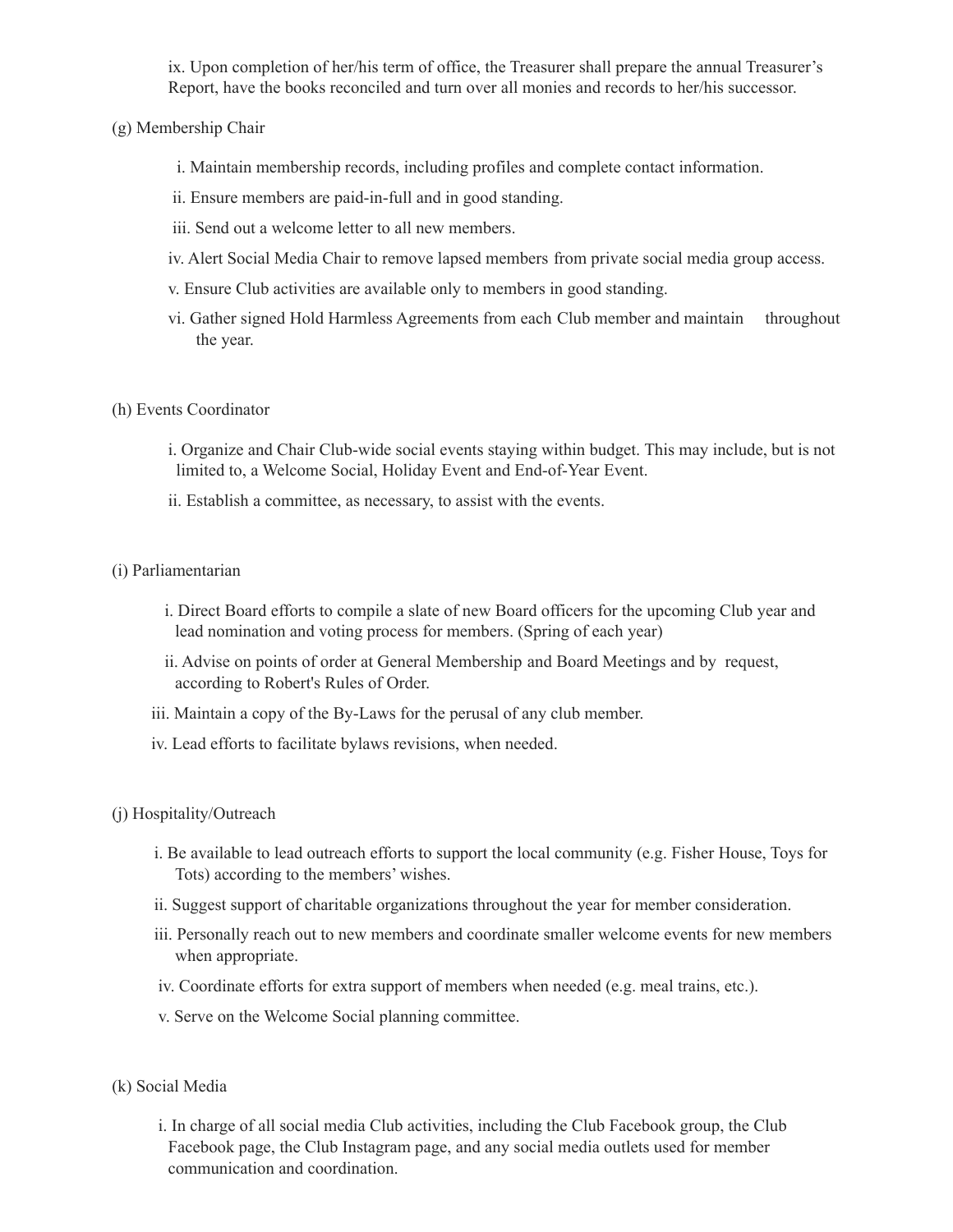- ii.Make sure Club social media outlets that are available to the general public provide accurate information and portray the Club in a good light.
- iii. Ensure that Club social media outlets reserved for members are only accessible to members in good standing.
- iv. Post on all social media outlets regularly to maintain interest.
- v. Answer inquiries about the Club received via social media outlets.
- (l) Communications
	- i. Act as primary administrator of the PHOSC website.
	- ii. Develop website content for consumption by the general public and ensure the Club is represented in a positive light (e.g. FAQ's, etc.).
	- iii. Ensure all website content is in keeping with the current bylaws and current Club processes.
	- iv. Maintain distinction between members-only website content and content meant for the general public.
	- v. Make event details available to members on the website and enable rsvp's.
	- vi. Announce upcoming Board meetings for members and post Board meeting minutes for members to view.
	- vii. Maintain Club contact information and Board information.
	- viii. Help new members troubleshoot application activation.
	- ix. Send out Club-wide email announcements to members.

#### (m) Advisor

- i. Serve as a liaison to the various US Military commands represented in the club, as necessary.
- ii. Shall be ex-officio committee members with non-voting privileges.

Section 6: Vacancies: Vacancies on the Board shall be filled through appointment by the President with approval of the remaining members of the Board. Appointees shall serve until the next election of officers. If necessary, the Vice President will fill in for office of the President.

Section 7: Meetings

# (a) Board Meetings

- i. Regular meetings will be held on a monthly reoccurring schedule.
- ii. Dates of Board meetings will be posted on the PHOSC website.
- iii. Special meetings called by the President with sufficient notice dependent on circumstance.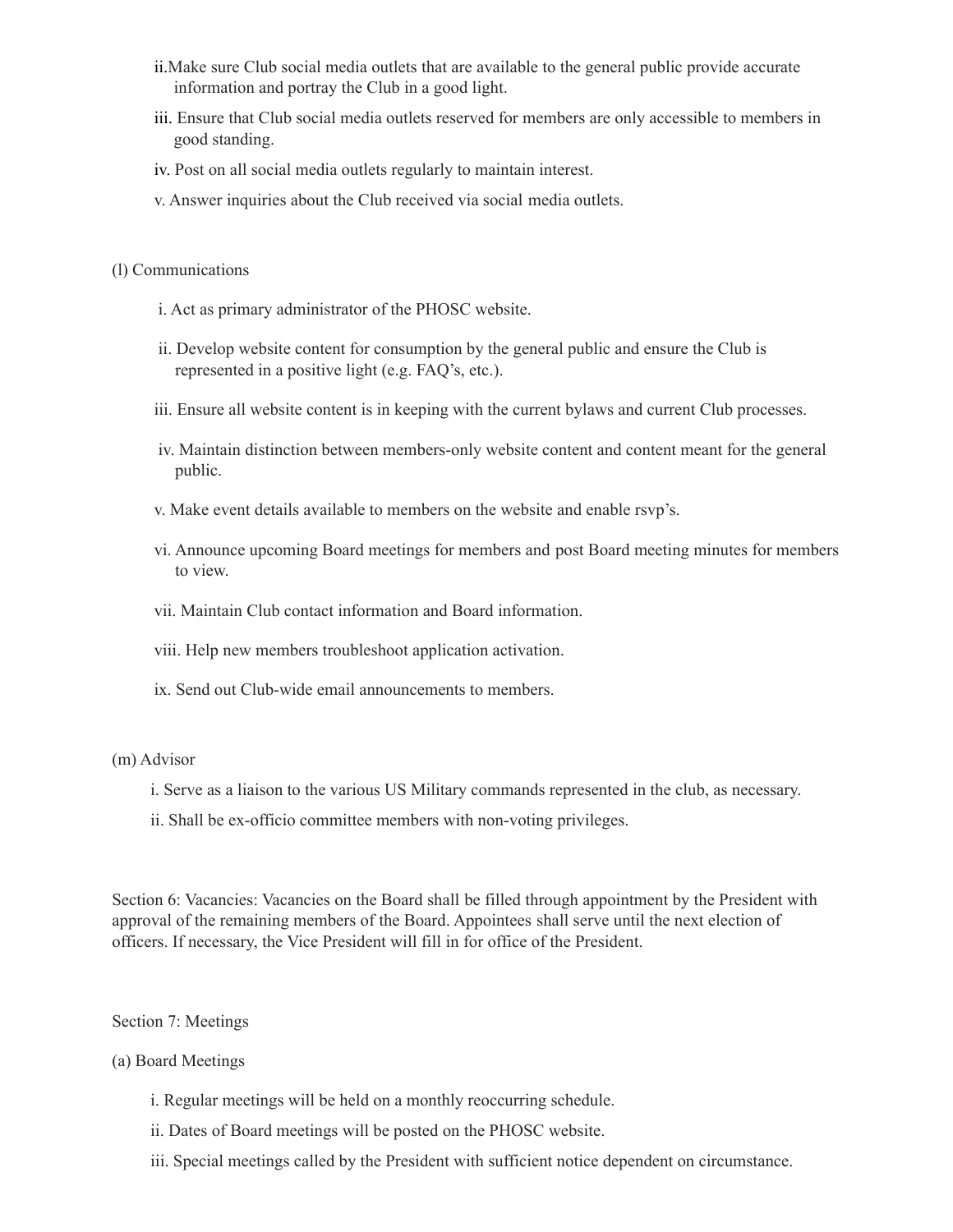iv. With the exception of Parliamentarian, each Board member may cast one vote. The President will not vote unless a tie is pending. In the case of Board co-chairmen, only one vote total may be cast by the co-chairs.

v. Quorum is defined as two-thirds of the board members present.

(b) General Meetings may be called by the President with adequate notification of Club membership.

(c) Business may be conducted at any Club function provided the membership has received adequate notification in advance of the function.

Section 8. Voting: Process is to be determined annually.

Section 9: Rules of Procedures: Robert's Rules of Order (effective edition) shall be the parliamentary authority for all matters of procedure not specifically covered by these Bylaws.

Section 10. Standing Rules. Subject to the guidelines provided, in section 3-202 of DoD 5500.7-R "Joint Ethics Regulations," DoD employees may not participate in their official DoD capacities in the management of non-Federal entities, which includes private organizations, without authorization from the DoD General Counsel.

# Article 4

# Membership

Section 1. Eligibility: Members will be drawn primarily from members of the DoD family residing in Hawaii. Membership discrimination based on race, sex, sexual orientation, age, religion, color, ancestry, disability, or national origin is prohibited. The following groups are eligible for membership:

- (a) Spouse of an Active Duty, Reserve, Retired, or deceased Military Officer currently residing in and/or holding Permanent Change of Station (PCS) orders to Hawaii.
- (b) Spouse of a civilian DOD GS-9 or above currently residing in and/or holding Permanent Change of Station (PCS) orders to Hawaii.
- (c) Proof of military dependency required.
- (d) The Executive Board shall consider all categories of membership eligibility on a case-by-case basis.

Section 2: Continuation of Membership: Membership shall continue for all members in good standing (dues paid in full) of the date of publication of these Bylaws.

Section 3: Application: Will be at the discretion of the Board.

Section 4: Privileges: Members in good standing will have the following privileges:

- (a) Participate in any function and activity sponsored by the Club, which are exclusive to members.
- (b) Vote in elections for officers and any other matters put before the membership.
- (c) Hold elected Club office.
- (d) Chair standing and special committees.
- (e) Organize Club events and/or serve as a Club Interest Group Leader.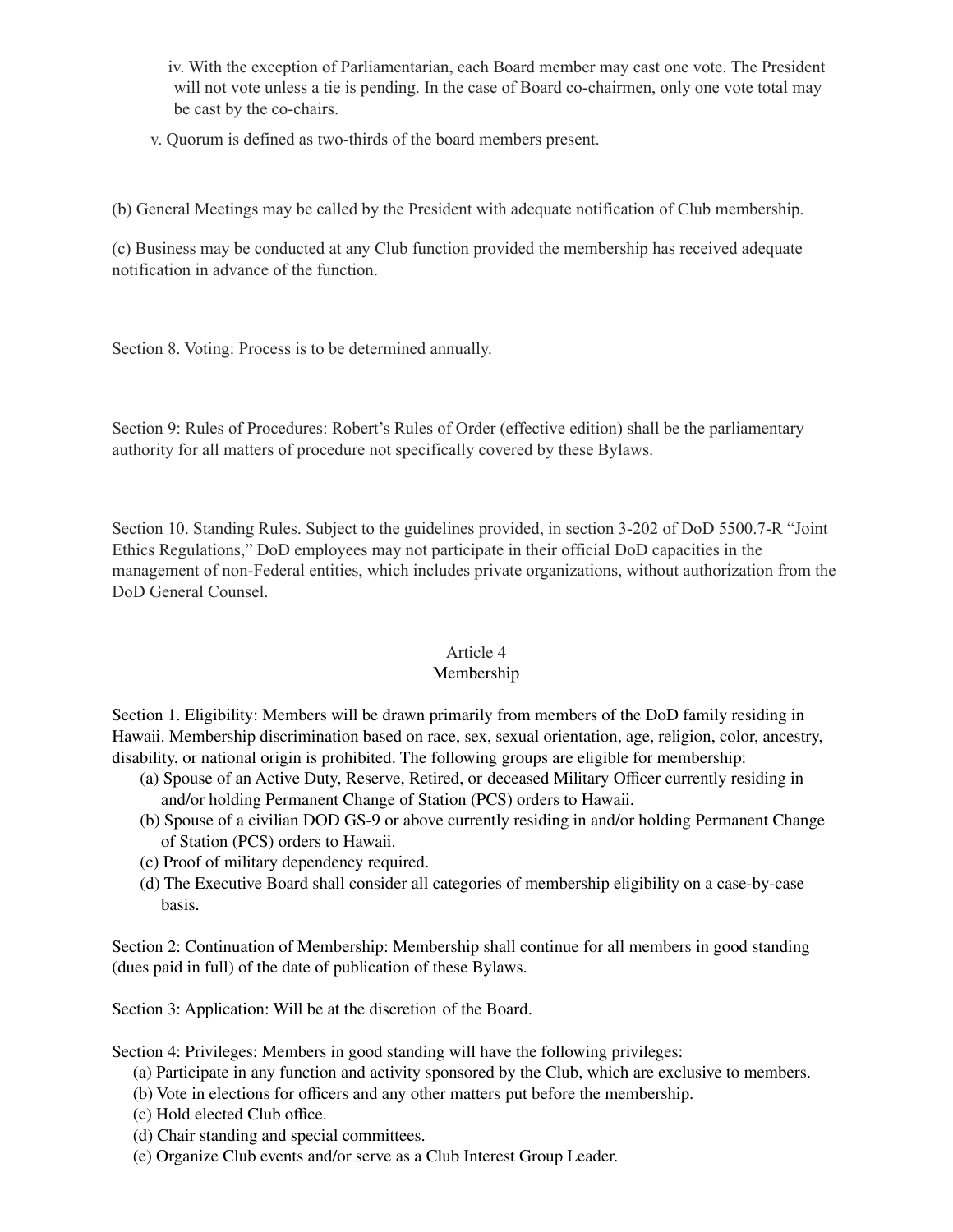Section 5: Conditions:

- (a) Cancellation/No-Show Policy: Members unable to attend an event, should find a replacement. If a member is a no show or a late cancel (cancelling within 24 hours of the event), three times, they will incur a 30-day suspension from signing up for an event. The Club will issue an email after each no show/late cancel occurrence to allow the member to be aware of each infraction.
- (b) Guest Policy: Members in good standing can bring a guest to Club events when appropriate, as space allows, and as specified by invitation. A guest is defined as a spouse or houseguest who is non-member eligible. Children are allowed when appropriate and as specified by invitation.

# Article 5

# **Committees**

Section 1. Committee formation will be at the discretion of the Board.

# Article 6 Dues and Finances

Section 1. Dues: The Board will establish annual dues amounts and collection processes.

Section 2: Finances: PHOSC will follow the financial guidelines below:

(a) The Board will approve Club expenditures.

(b) The Board will inform membership of financial activity.

(c) The Board will maintain a minimum treasury balance of \$1000 for Board turnover on June 1. A maximum of \$2500 may be carried over to the following year.

(d) An audit will be performed every three years.

(e) Individuals must stick to an approved budget. Any expenses over budget will not be reimbursed unless approved.

Section 3: Reimbursement: Board and Committee members shall submit receipts for reimbursement to the Treasurer within 14 days of the event. Receipts not submitted in time will not be reimbursed. Final reimbursements for the Club year will be made no later than the final meeting of the club year.

# Article 7

# Activities/Funding Sources/Insurance

Section 1: Activities: PHOSC will not host activities with a liability risk to either the organization, organization's members, and/or government property personnel.

Section 2: Funding Sources: PHOSC will only receive funding from the collection of dues and contributions from members.

Note: Insurance is required for activities with a liability risk to either organization, organization member, and/or government property personnel.

# Article 8

# Amendments

Section 1. Changes: These Bylaws may be amended or changed in accordance with the following.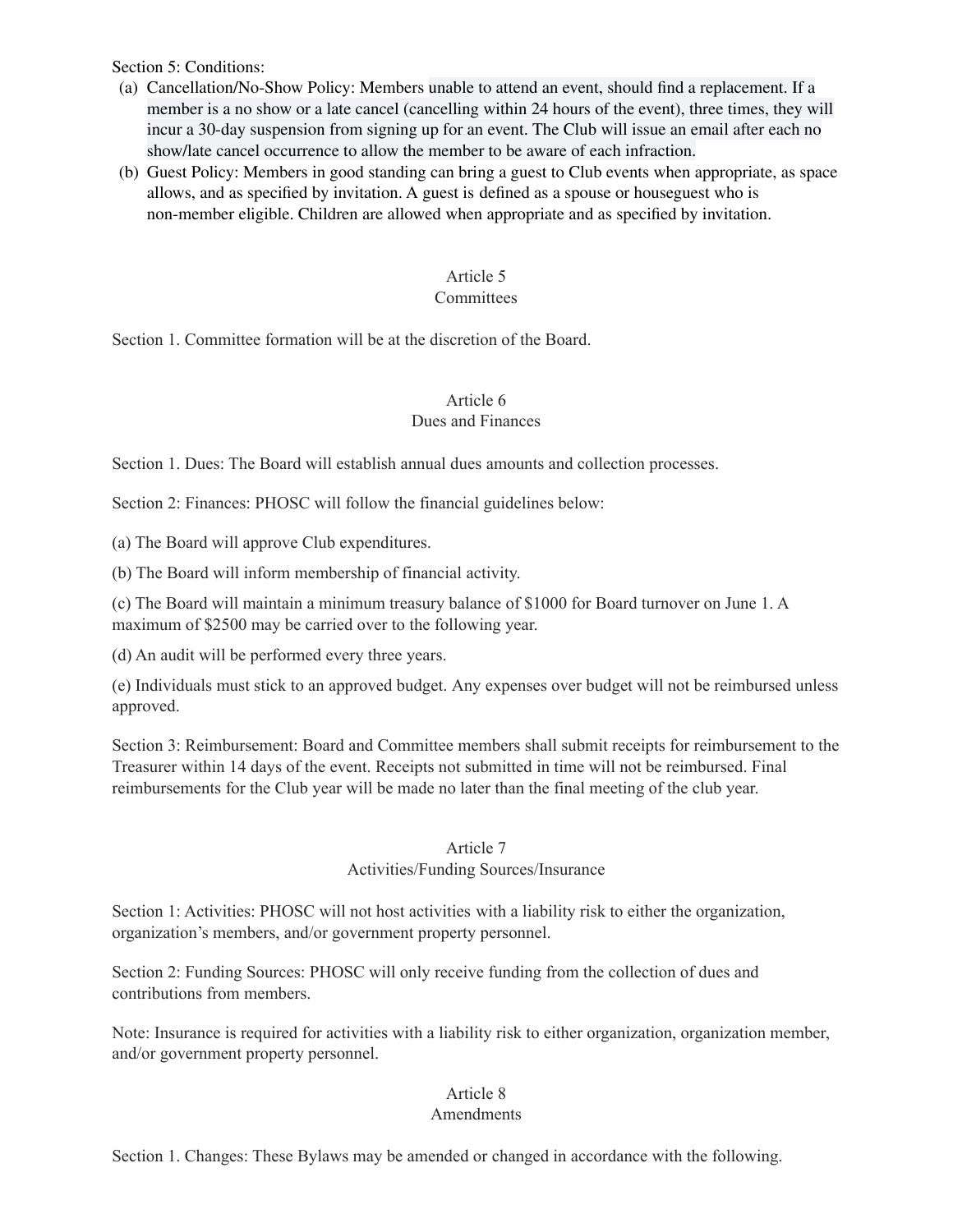(a) An amendment to the By-Laws may be proposed by any paid-in-full voting member and submitted in writing to the President. The proposed amendment must include written justification.

(b) Amendment must be approved by a two-thirds vote.

(c) Adequate notice in the form of at least fourteen days must be given to the general membership before the amendment is approved.

Section 2: Distribution: Copies of these By-laws shall be submitted upon change, signed by all current board members and annually on December 31st to the Commanding Officer of JBPHH.

> Article 9 Dissolution/Satisfaction of Debts/Disposition of Assets

Section 1. Will be at the discretion of PHOSC and a copy submitted to the Host ICO.